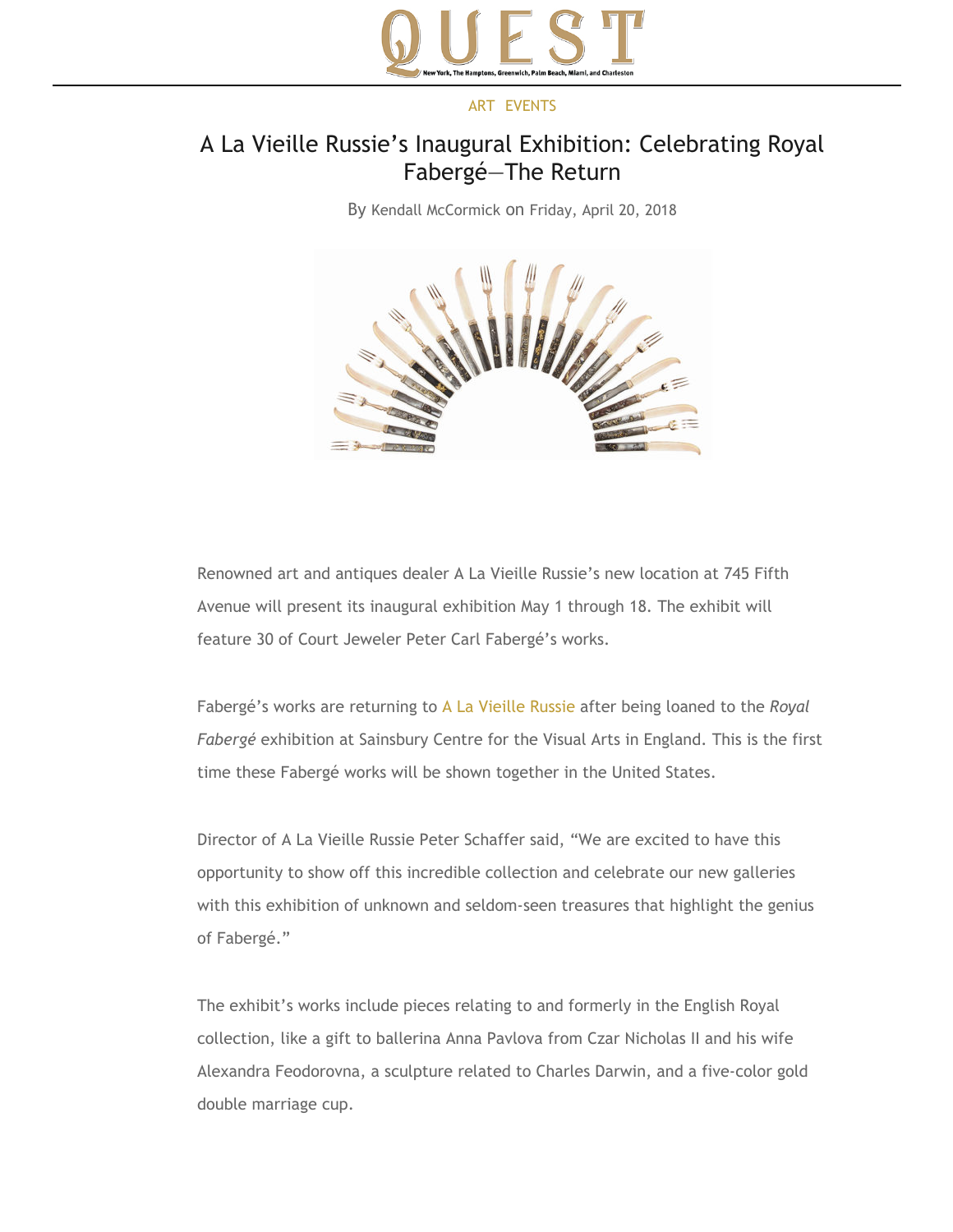**Fabergé Cigarette Case c. 1910.** Gold, enamel, and rose diamonds. This cigarette case has an Egyptian‐inspired design of gold gingko leaves with rose diamond buds.

**Fabergé Box Modeled as a Potato c. 1890.** Agate and gold fleur‐de‐lis.



**Fabergé Dessert Set c. 1890.** Silver, copper, and gold. This set of fruit and cheese cutlery represents Fabergé's fondness for Japanese and fusion of excellence. Each handle is uniquely ornamented with Japanese motifs.



**Fabergé Daphne c. 1910.** Gold, nephrite, enamel, diamonds, and rock crystal.

**Fabergé Panagia c. 1910.** Gold, diamonds, sapphires, pearls, and enamel. Wearing a Panagia, or icon pendant, distinguishes an Orthodox bishop from other clergy. This medallion of Christ Pantocrator is based on an 11th‐century Byzantine